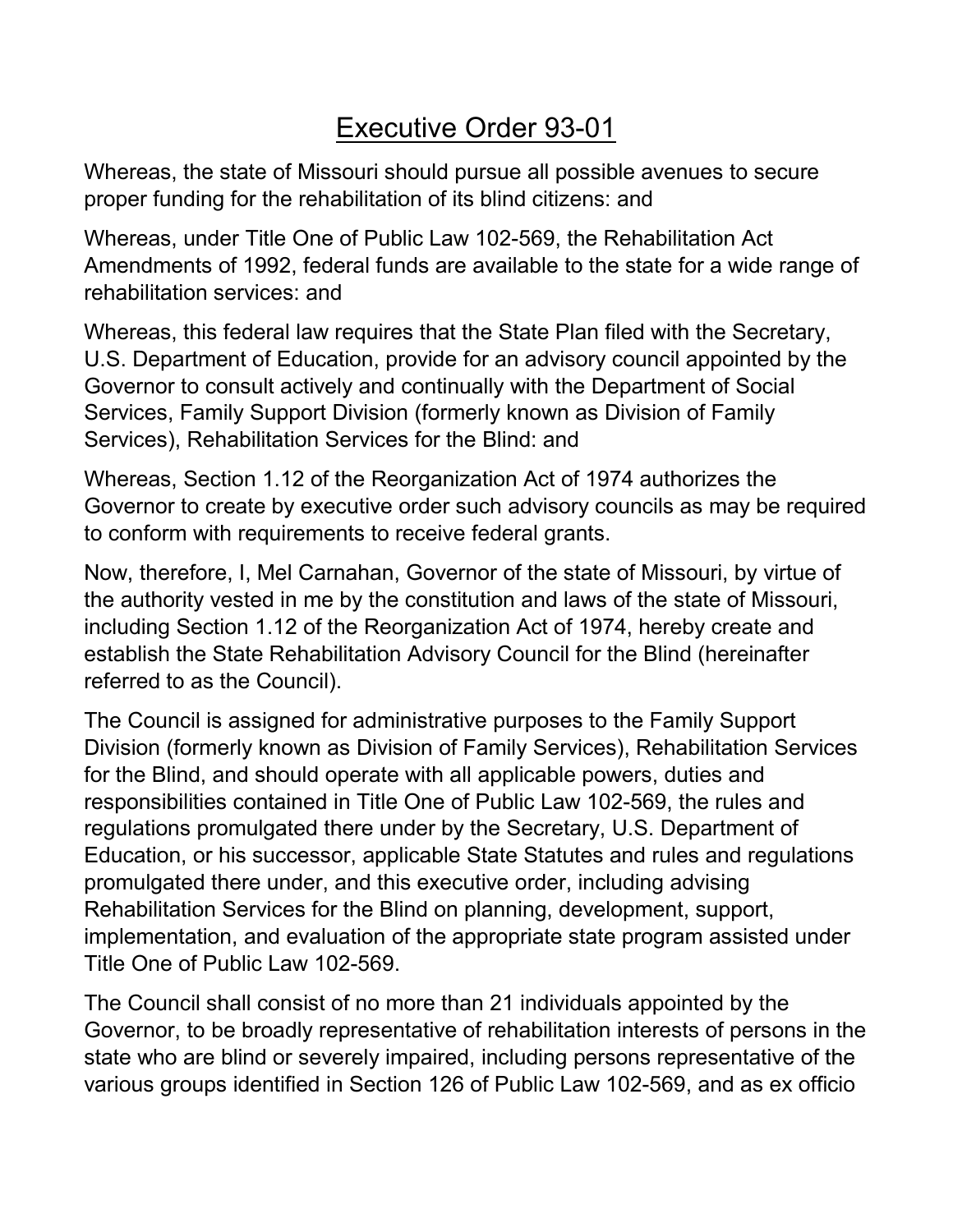member, the director of Rehabilitation Services for the Blind. A majority of the council members shall be persons who are individuals with disabilities described in Section 7(8) (B) of said Public Law, who meet Rehabilitation Services for the Blind visual requirements for vocational rehabilitation, and who are not employed by Rehabilitation Services for the Blind. The membership so appointed shall include members of the major organizations of the blind in Missouri.

The members appointed by the Governor shall serve terms of three years: provided, however, that of the members first appointed, seven shall serve a term of three years, seven shall serve a term of two years, and seven shall serve a term of one year. No member shall serve more than two consecutive full terms, and any vacancy occurring in the council membership shall be filled in the same manner as the original appointment.

Council members may be reimbursed for reasonable, actual and necessary expenses arising from council activity or business. The guidelines of the Family Support Division (formerly known as Division of Family Services) shall govern the rate of reimbursement for travel expenses.

The Council, in conjunction with Rehabilitation Services for the Blind, shall prepare a plan for the provision of resources, including staff and other personnel, as may be necessary to carry out the functions of the Council but the plan, to the maximum extent possible, shall rely on the use of resources in existence during the implementation period of the plan.

The Council shall make annually a report on its activities to the Governor, to the Commissioner of Rehabilitation Services Administration of the U.S. Department of Education, and to the director of the Family Support Division (formerly known as Division of Family Services). A copy of that report shall be transmitted by the Council to the legislative library.

In witness whereof I have hereunto set my hand and cause to be affixed the great seal of the state of Missouri in the city of Jefferson on this fifth day of February, 1993.

Mel Carnahan Governor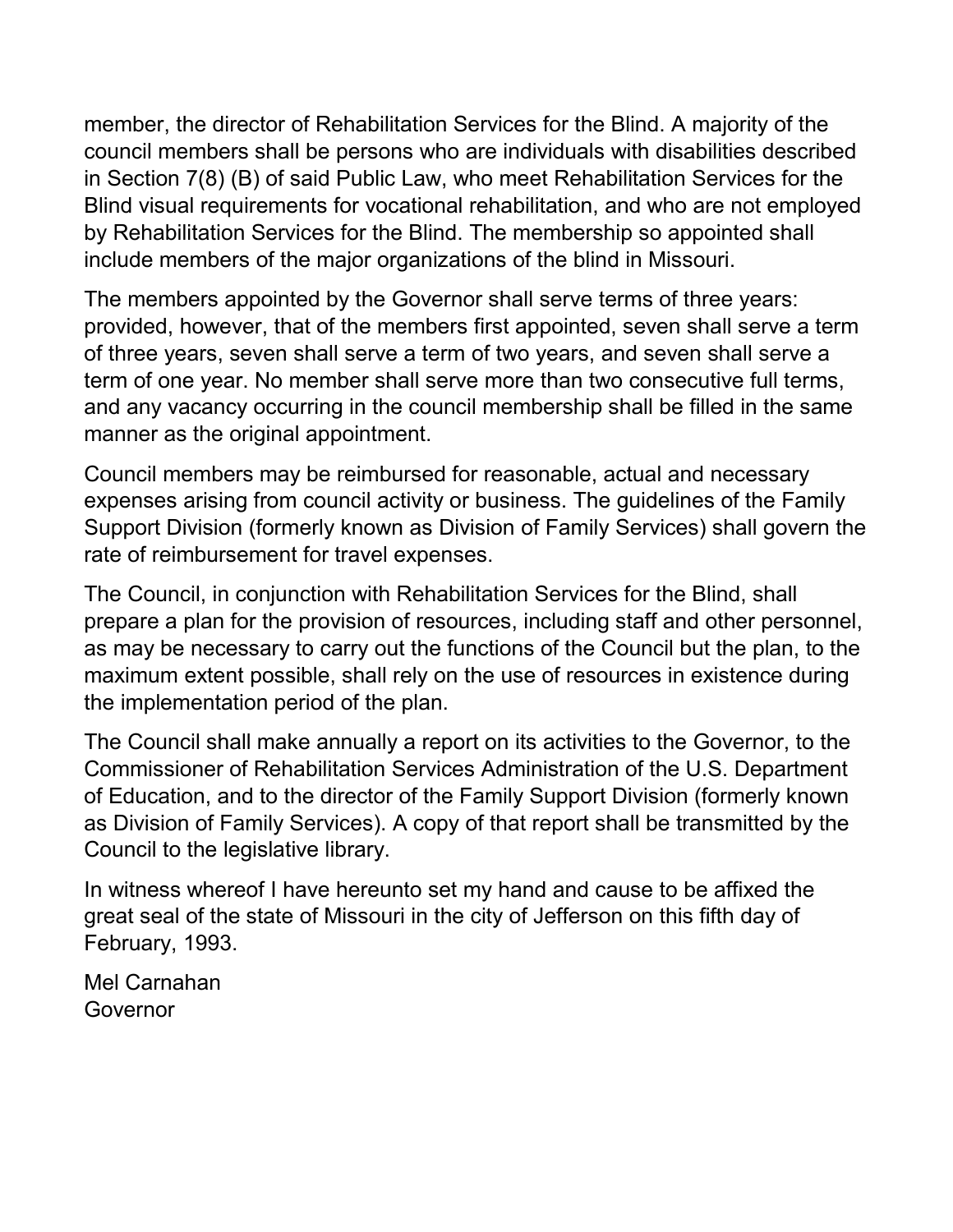# Rehabilitation Act Definition of State Rehabilitation Council (SRC)

STATE REHABILITATION COUNCIL AS DEFINED IN THE REHABILITATION ACT AS REAUTHORIZED IN 1998

SEC. 105. STATE REHABILITATION COUNCIL.

(a) ESTABLISHMENT -

(1) IN GENERAL - Except as provided in section 101(a)(21)(A)(i), to be eligible to receive financial assistance under this title a State shall establish a State Rehabilitation Council (referred to in this section as the `Council') in accordance with this section.

(2) SEPARATE AGENCY FOR INDIVIDUALS WHO ARE BLIND - A State that designates a State agency to administer the part of the State plan under which vocational rehabilitation services are provided for individuals who are blind under section 101(a)(2)(A)(i) may establish a separate Council in accordance with this section to perform the duties of such a Council with respect to such State agency.

(b) COMPOSITION AND APPOINTMENT -

(1) COMPOSITION -

(A) IN GENERAL - Except in the case of a separate Council established under subsection (a)(2), the Council shall be composed of--

(i) at least one representative of the Statewide Independent Living Council established under section 705, which representative may be the chairperson or other designee of the Council;

(ii) at least one representative of a parent training and information center established pursuant to section 682(a) of the Individuals with Disabilities Education Act (as added by section 101 of the Individuals with Disabilities Education Act Amendments of 1997; Public Law 105-17);

(iii) at least one representative of the client assistance program established under section 112;

(iv) at least one qualified vocational rehabilitation counselor, with knowledge of and experience with vocational rehabilitation programs, who shall serve as an ex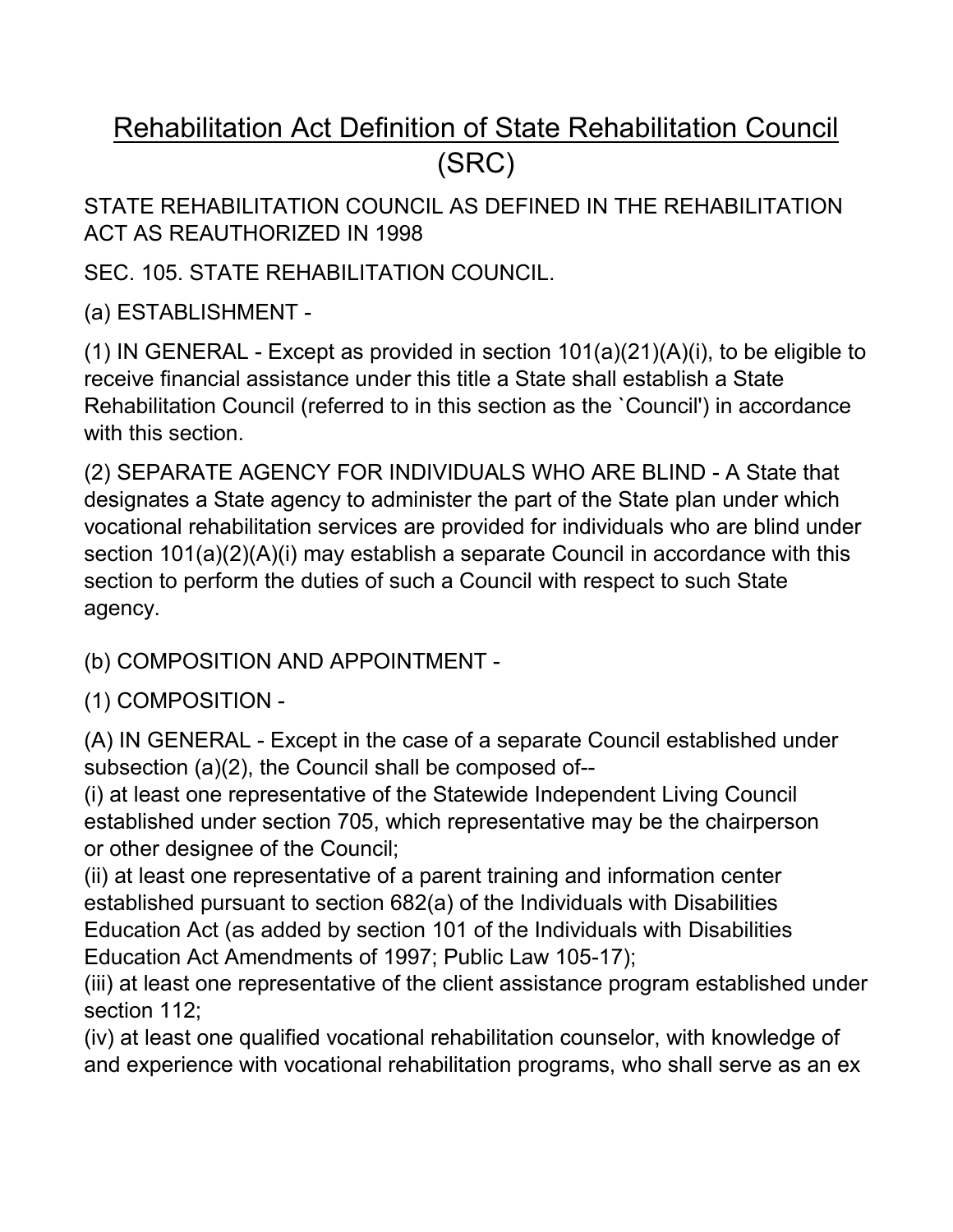officio, nonvoting member of the Council if the counselor is an employee of the designated State agency;

(v) at least one representative of community rehabilitation program service providers;

(vi) four representatives of business, industry, and labor;

(vii) representatives of disability advocacy groups representing a cross section of--

(I) individuals with physical, cognitive, sensory, and mental disabilities; and

(II) individuals' representatives of individuals with disabilities who have difficulty in representing themselves or are unable due to their disabilities to represent themselves;

(viii) current or former applicants for, or recipients of, vocational rehabilitation services;

(ix) in a State in which one or more projects are carried out under section 121, at least one representative of the directors of the projects;

(x) at least one representative of the State educational agency responsible for the public education of students with disabilities who are eligible to receive services under this title and part B of the Individuals with Disabilities Education Act; and

(xi) at least one representative of the State workforce investment board.

(B) SEPARATE COUNCIL - In the case of a separate Council established under subsection (a)(2), the Council shall be composed of--

(i) at least one representative described in subparagraph  $(A)(i)$ ;

(ii) at least one representative described in subparagraph (A)(ii);

(iii) at least one representative described in subparagraph (A)(iii);

(iv) at least one vocational rehabilitation counselor described in subparagraph

(A)(iv), who shall serve as described in such subparagraph;

(v) at least one representative described in subparagraph  $(A)(v)$ ;

(vi) four representatives described in subparagraph (A)(vi);

(vii) at least one representative of a disability advocacy group representing individuals who are blind;

(viii) at least one individual's representative, of an individual who--

(I) is an individual who is blind and has multiple disabilities; and

(II) has difficulty in representing himself or herself or is unable due to disabilities to represent himself or herself;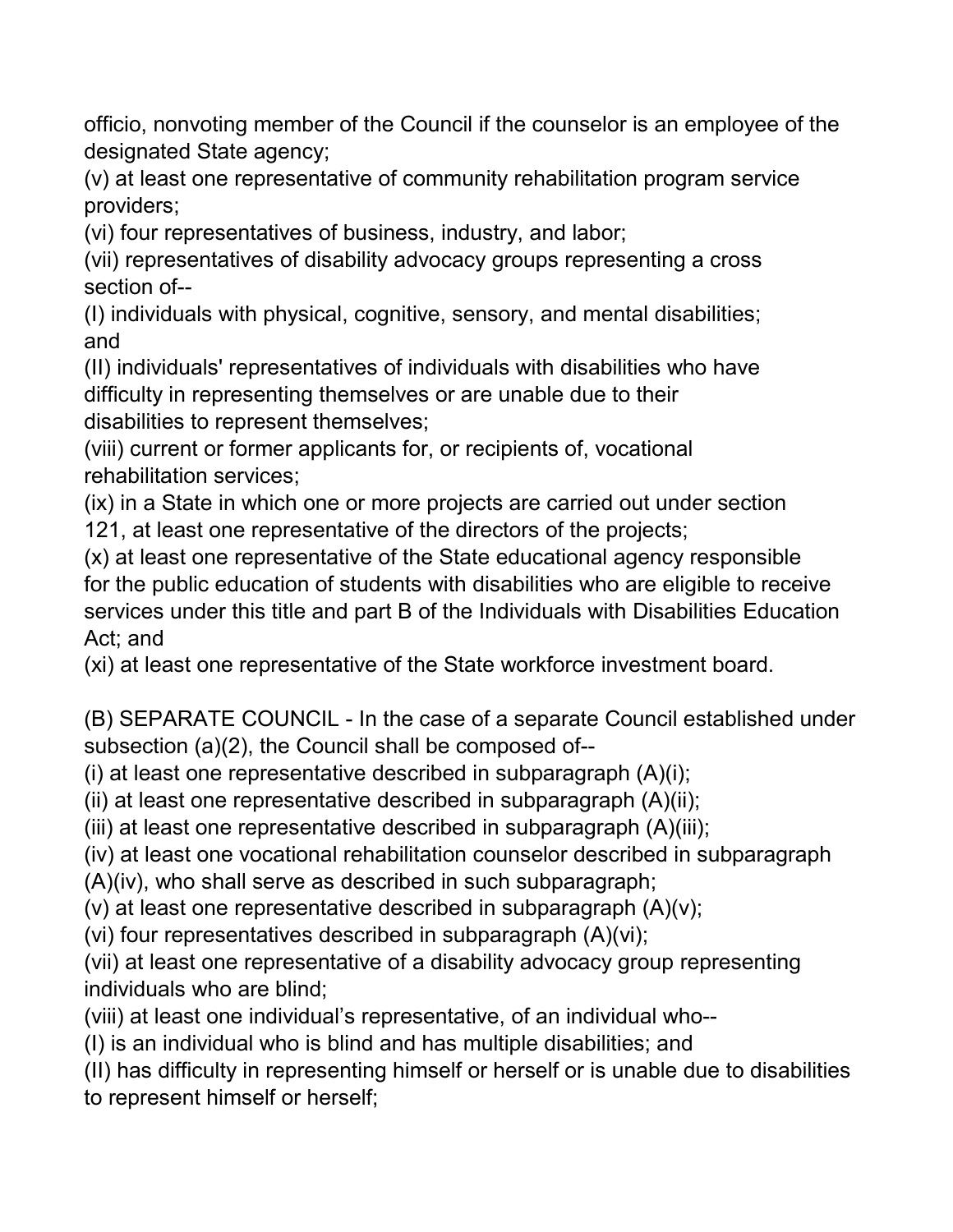(ix) applicants or recipients described in subparagraph (A)(viii);

(x) in a State described in subparagraph (A)(ix), at least one representative described in such subparagraph;

(xi) at least one representative described in subparagraph  $(A)(x)$ ; and

(xii) at least one representative described in subparagraph (A)(xi).

(C) EXCEPTION- In the case of a separate Council established under subsection (a)(2), any Council that is required by State law, as in effect on the date of enactment of the Rehabilitation Act Amendments of 1992, to have fewer than 15 members shall be deemed to be in compliance with subparagraph (B) if the Council--

(i) meets the requirements of subparagraph (B), other than the requirements of clauses

- (vi) and (ix) of such subparagraph; and
- (ii) includes at least--
- (I) one representative described in subparagraph (B)(vi); and
- (II) one applicant or recipient described in subparagraph (B)(ix).

(2) EX OFFICIO MEMBER - The Director of the designated State unit shall be an ex officio, nonvoting member of the Council.

(3) APPOINTMENT- Members of the Council shall be appointed by the Governor. The Governor shall select members after soliciting recommendations from representatives of organizations representing a broad range of individuals with disabilities and organizations interested in individuals with disabilities. In selecting members, the Governor shall consider, to the greatest extent practicable, the extent to which minority populations are represented on the Council.

### (4) QUALIFICATIONS-

(A) IN GENERAL- A majority of Council members shall be persons who are--

- (i) individuals with disabilities described in section 7(20)(A); and
- (ii) not employed by the designated State unit.

(B) SEPARATE COUNCIL- In the case of a separate Council established under subsection (a)(2), a majority of Council members shall be persons who are--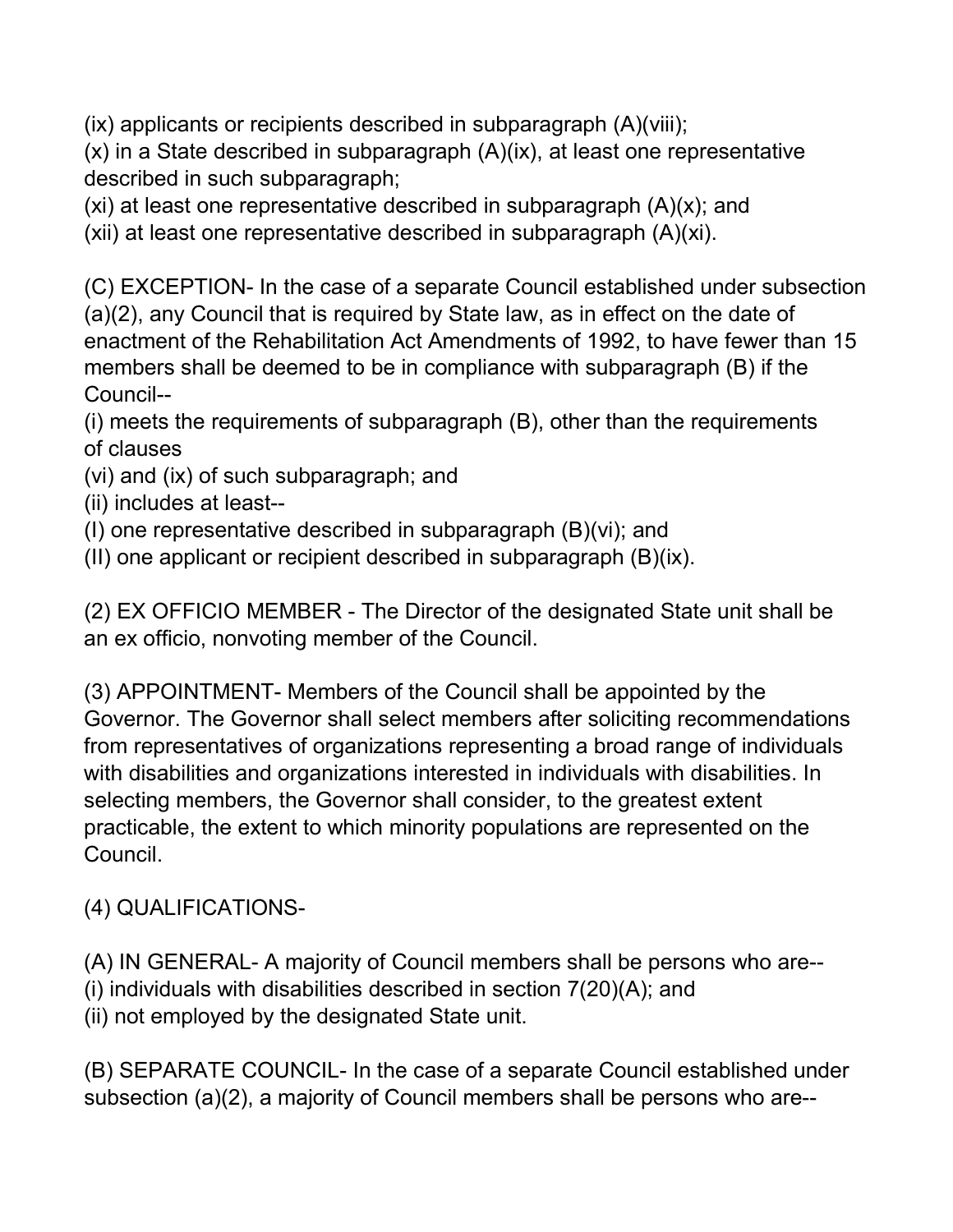(i) blind; and

(ii) not employed by the designated State unit.

(5) CHAIRPERSON-

(A) IN GENERAL - Except as provided in subparagraph (B), the Council shall select a chairperson from among the membership of the Council.

(B) DESIGNATION BY GOVERNOR - In States in which the chief executive officer does not have veto power pursuant to State law, the Governor shall designate a member of the Council to serve as the chairperson of the Council or shall require the Council to so designate such a member.

(6) TERMS OF APPOINTMENT-

(A) LENGTH OF TERM- Each member of the Council shall serve for a term of not more than 3 years, except that--

(i) a member appointed to fill a vacancy occurring prior to the expiration of the term for which a predecessor was appointed, shall be appointed for the remainder of such term; and

(ii) the terms of service of the members initially appointed shall be (as specified by the Governor) for such fewer number of years as will provide for the expiration of terms on a staggered basis.

(B) NUMBER OF TERMS- No member of the Council, other than a representative described in clause (iii) or (ix) of paragraph (1)(A), or clause (iii) or (x) of paragraph (1)(B), may serve more than two consecutive full terms.

(7) VACANCIES-

(A) IN GENERAL- Except as provided in subparagraph (B), any vacancy occurring in the membership of the Council shall be filled in the same manner as the original appointment. The vacancy shall not affect the power of the remaining members to execute the duties of the Council.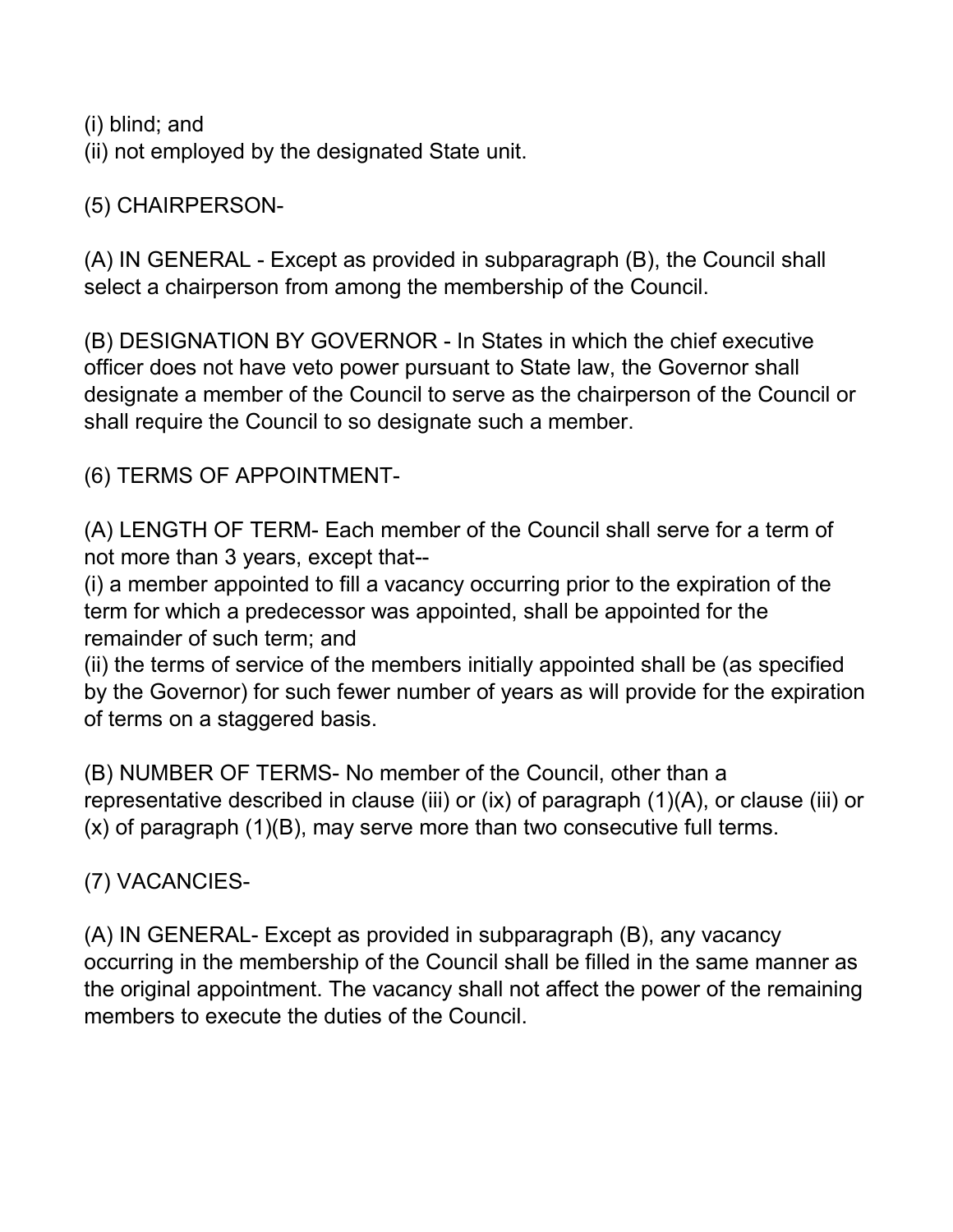(B) DELEGATION - The Governor may delegate the authority to fill such a vacancy to the remaining members of the Council after making the original appointment.

(c) FUNCTIONS OF COUNCIL- The Council shall, after consulting with the State workforce investment board--

(1) review, analyze, and advise the designated State unit regarding the performance of the responsibilities of the unit under this title, particularly responsibilities relating to--

(A) eligibility (including order of selection);

(B) the extent, scope, and effectiveness of services provided; and

(C) functions performed by State agencies that affect or that potentially affect the ability of individuals with disabilities in achieving employment outcomes under this title;

(2) in partnership with the designated State unit--

(A) develop, agree to, and review State goals and priorities in accordance with section 101(a)(15)(C); and

(B) evaluate the effectiveness of the vocational rehabilitation program and submit reports of progress to the Commissioner in accordance with section 101(a)(15)(E);

(3) advise the designated State agency and the designated State unit regarding activities authorized to be carried out under this title, and assist in the preparation of the State plan and amendments to the plan, applications, reports, needs assessments, and evaluations required by this title;

(4) to the extent feasible, conduct a review and analysis of the effectiveness of, and consumer satisfaction with--

(A) the functions performed by the designated State agency;

(B) vocational rehabilitation services provided by State agencies and other public and private entities responsible for providing vocational rehabilitation services to individuals with disabilities under this Act; and

(C) employment outcomes achieved by eligible individuals receiving services under this title, including the availability of health and other employment benefits in connection with such employment outcomes;

(5) prepare and submit an annual report to the Governor and the Commissioner on the status of vocational rehabilitation programs operated within the State, and make the report available to the public;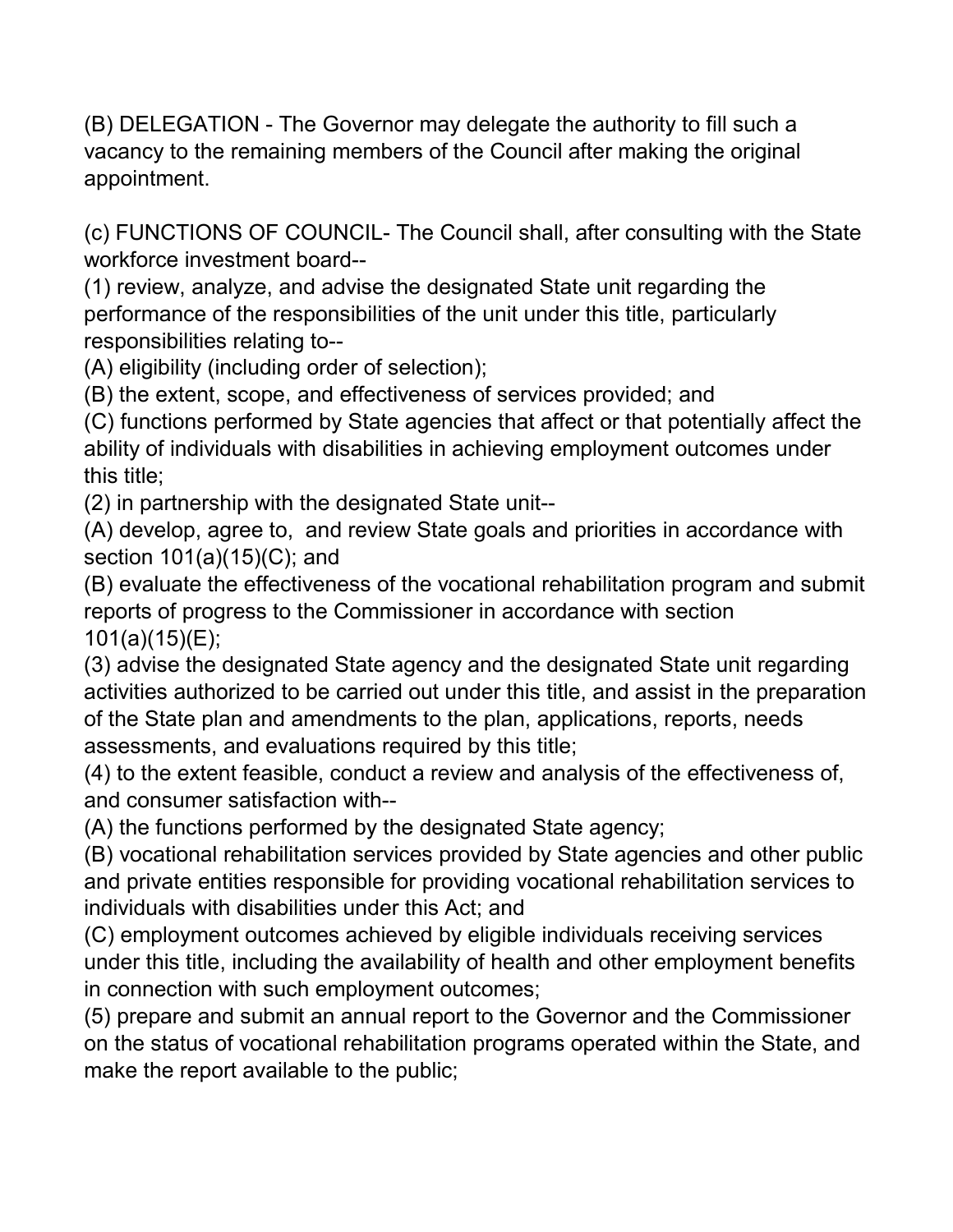(6) to avoid duplication of efforts and enhance the number of individuals served, coordinate activities with the activities of other councils within the State, including the Statewide Independent Living Council established under section 705, the advisory panel established under section 612(a)(21) of the Individual with Disabilities Education Act (as amended by section 101 of the Individuals with Disabilities Education Act Amendments of 1997; Public Law 105-17), the State Developmental Disabilities Council described in section 124 of the Developmental Disabilities Assistance and Bill of Rights Act (42 U.S.C. 6024), the State mental health planning council established under section 1914(a) of the Public Health Service Act (42 U.S.C. 300x-4(a)), and the State workforce investment board;

(7) provide for coordination and the establishment of working relationships between the designated State agency and the Statewide Independent Living Council and centers for independent living within the State; and (8) perform such other functions, consistent with the purpose of this title, as the State Rehabilitation Council determines to be appropriate, that are comparable to

## (d) RESOURCES-

the other functions performed by the Council.

(1) PLAN - The Council shall prepare, in conjunction with the designated State unit, a plan for the provision of such resources, including such staff and other personnel, as may be necessary and sufficient to carry out the functions of the Council under this section. The resource plan shall, to the maximum extent possible, rely on the use of resources in existence during the period of implementation of the plan.

(2) RESOLUTION OF DISAGREEMENTS - To the extent that there is a disagreement between the Council and the designated State unit in regard to the resources necessary to carry out the functions of the Council as set forth in this section, the disagreement shall be resolved by the Governor consistent with paragraph (1).

(3) SUPERVISION AND EVALUATION- Each Council shall, consistent with State law, supervise and evaluate such staff and other personnel as may be necessary to carry out its functions under this section.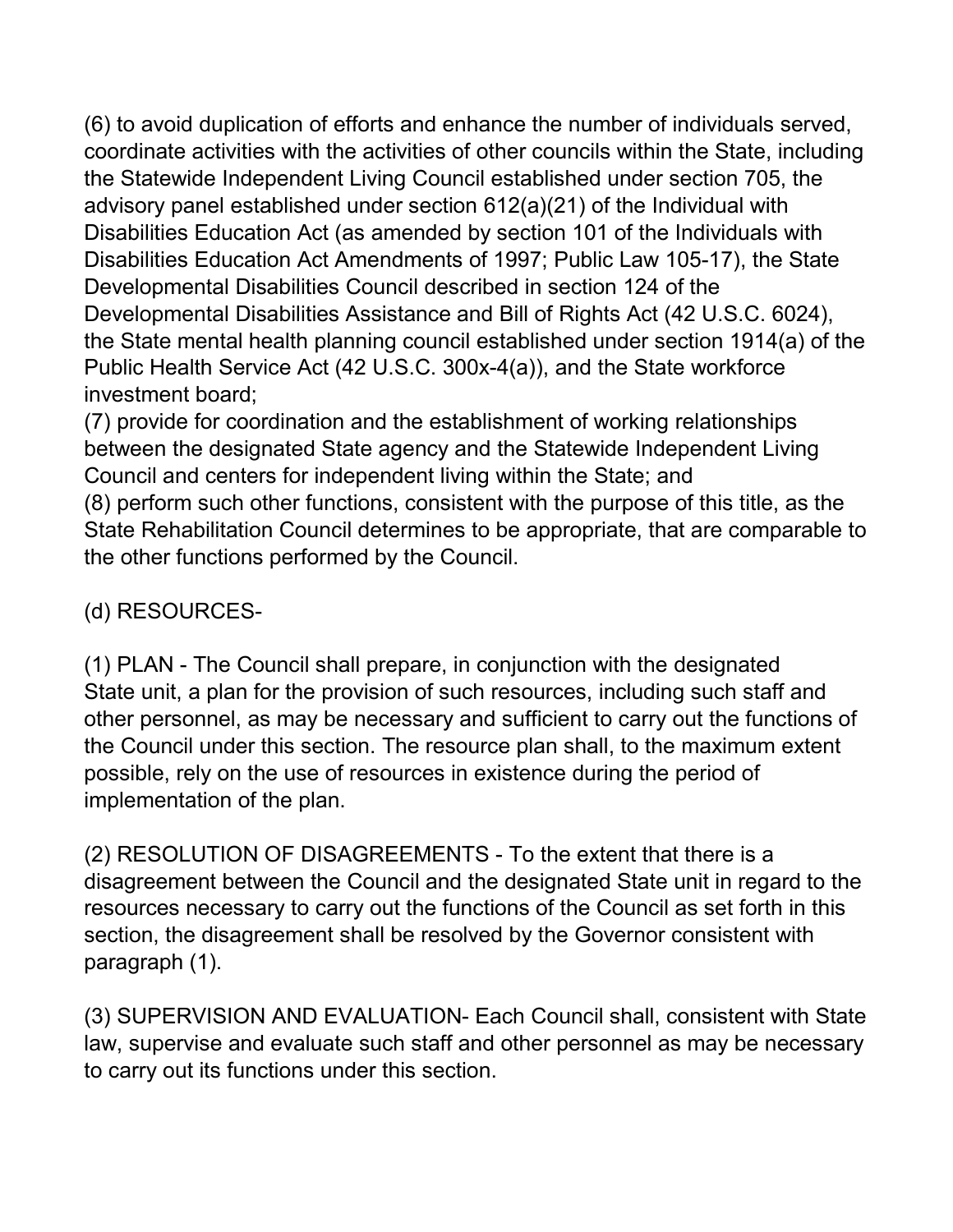(4) PERSONNEL CONFLICT OF INTEREST - While assisting the Council in carrying out its duties, staff and other personnel shall not be assigned duties by the designated State unit or any other agency or office of the State, that would create a conflict of interest.

(e) CONFLICT OF INTEREST - No member of the Council shall cast a vote on any matter that would provide direct financial benefit to the member or otherwise give the appearance of a conflict of interest under State law.

(f) MEETINGS - The Council shall convene at least four meetings a year in such places as it determines to be necessary to conduct Council business and conduct such forums or hearings as the Council considers appropriate. The meetings, hearings, and forums shall be publicly announced. The meetings shall be open and accessible to the general public unless there is a valid reason for an executive session.

(g) COMPENSATION AND EXPENSES - The Council may use funds allocated to the Council by the designated State unit under this title (except for funds appropriated to carry out the client assistance program under section 112 and funds reserved pursuant to section 110(c) to carry out part C) to reimburse members of the Council for reasonable and necessary expenses of attending Council meetings and performing Council duties (including child care and personal assistance services), and to pay compensation to a member of the Council, if such member is not employed or must forfeit wages from other employment, for each day the member is engaged in performing the duties of the Council.

(h) HEARINGS AND FORUMS - The Council is authorized to hold such hearings and forums as the Council may determine to be necessary to carry out the duties of the Council.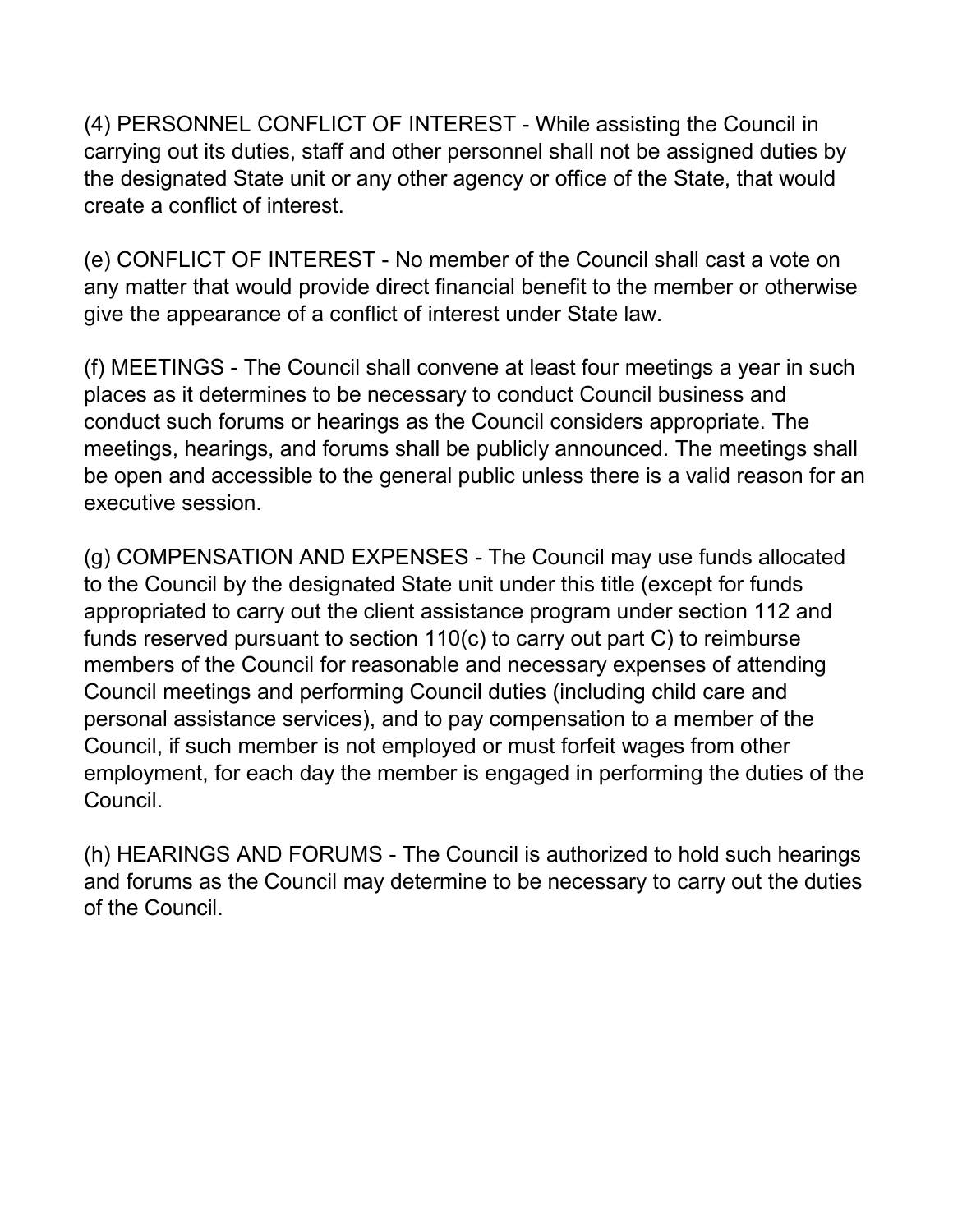## By Laws

**LEGAL AUTHORITY:** A State Rehabilitation Council is mandated by Section 105 of the Rehabilitation Act of 1973, as amended. On February 5, 1993, Governor Mel Carnahan signed Executive Order 93-01, which established the Rehabilitation Council for the Blind. The Council shall operate with all applicable powers, duties, and responsibilities contained in Title I of the Rehabilitation Act of 1973, as amended, hereinafter referred to as the "Act". For administrative purposes, it is assigned to the Family Support Division (formerly known as Division of Family Services)/Rehabilitation Services for the Blind.

### **Article I: Name**

**I.1** The name of this organization shall be the "State Rehabilitation Council for the Blind," for the State of Missouri, Family Support Division (formerly known as Division of Family Services)/Rehabilitation Services for the Blind. The State Rehabilitation Council for the Blind is hereinafter referred to as the "Council." Family Support Division is hereinafter referred to as "FSD" and Rehabilitation Services for the Blind is hereinafter referred to as "RSB."

### **Article II: Purpose**

**II.1** To act as a forum through which blind citizens, parents, providers, and other interested Missourians can voice their opinions and constructive criticisms, make recommendations and give public recognition for services being performed on their behalf by RSB;

**II.2** To serve jointly with RSB in its activities to improve the services, programs and facilities for blind and visually impaired consumers;

**II.3** To receive from RSB information concerning the intents and objectives of RSB so that the Council, in turn, can pass this information on to blind consumers;

**II.4** Within the general purpose as expressed above, the Council may function in such specific ways as the following:

a. Receive from RSB and other sources reports regarding needs of blind and visually impaired consumers;

b. Review findings of studies relating to the identification of needs of consumers;

c. Offer comments, suggestions, points of view, and recommendations with respect to current and projected activities of RSB designed to satisfy consumer needs;

d. Assist RSB in acquainting the general public with the needs of blind persons and of the State's services, programs, and facilities;

e. Promote and coordinate use of the available services and agency resources on behalf of blind persons;

f. Make recommendations regarding RSB's staffing needs;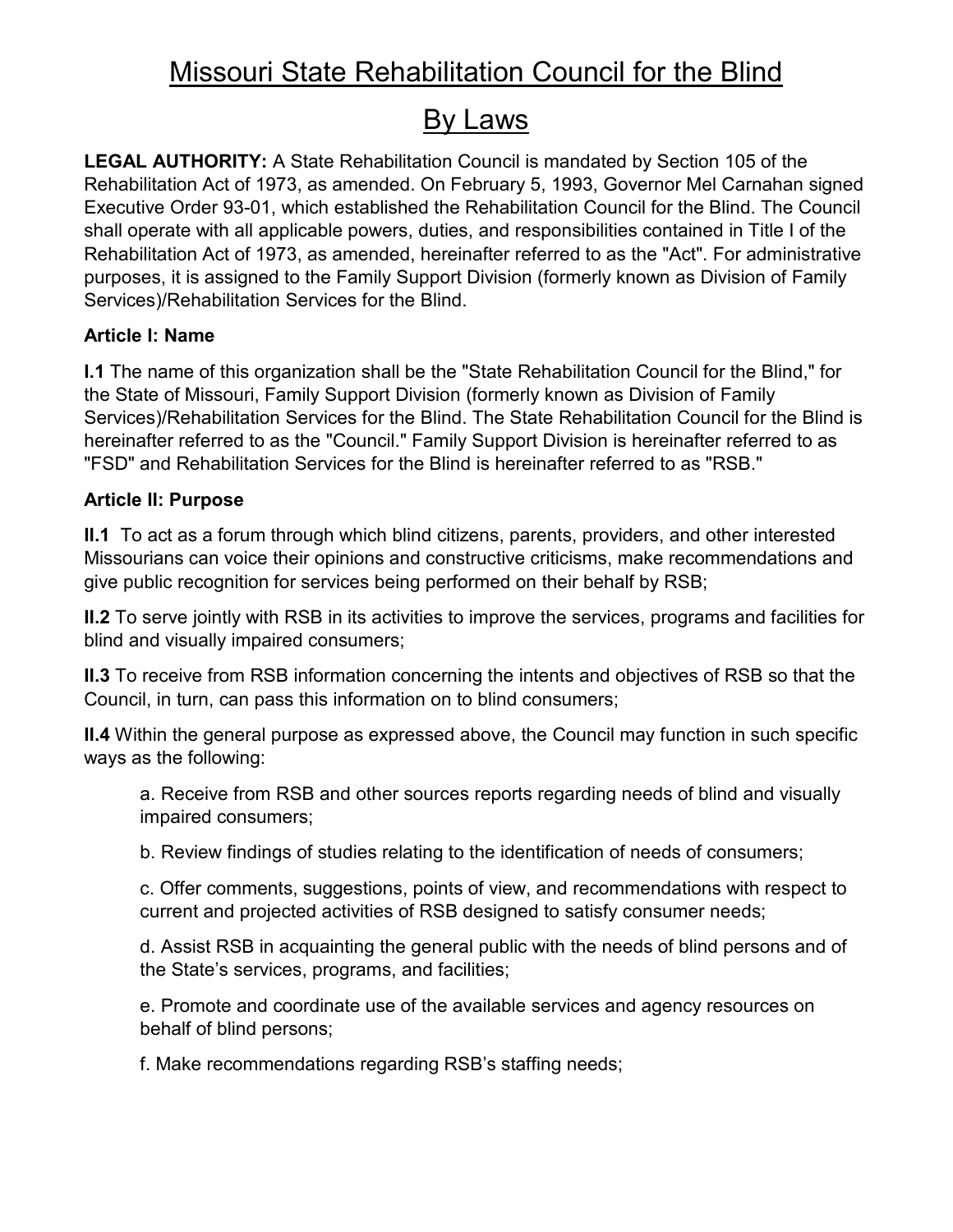## By Laws

g. Provide Council recommendations with respect to unusual and significantly important applications for services and case management;

h. Consider other functions and responsibilities which are relevant and appropriate;

i. Offer support for administrative and legislative efforts to improve programs, services, and facilities;

### **Article III: Responsibilities of Rehabilitation Services for the Blind**

**III.1** Orient the Council to RSB and advise it regarding controlling legislation, regulations and policies, as well as its services, programs, facilities and personnel. This will include:

a. Explaining the above at Council meetings and, when indicated, providing training to Council members, and

b. Making written information regarding the above available to Council members.

**III.2** Make available to Council members information regarding budgetary limitations, RSB fiscal operations and the procedures that must be adhered to in any provision of services requiring expenditures.

**III.3** Make all written information available to the Council in accessible media - regular and large print, braille, computer disc or tape.

**III.4** Objectively consider Council recommendations regarding changes in services, service delivery, programs and facilities.

**III.5** Keep the Council informed about acceptance or rejection of its recommendations and give explanations for rejections.

**III.6** Make arrangements for Council meetings, including overnight accommodations, meals, meeting rooms, materials and supplies.

**III.7** Reimburse members for expenses incurred including compensation for lost wages in conjunction with attendance at Council meetings and other Council business.

**III.8** Prepare, in conjunction with the Council, a plan for the provision of resources, including staff support, needed to carry out Council functions.

**III.9** Assure that RSB staff who assist the Council in carrying out its duties are not assigned other duties that would result in a conflict of interest.

**III.10** In regard to the State Plan:

a. In general, the State Plan must identify the goals and priorities of the State in carrying out the program.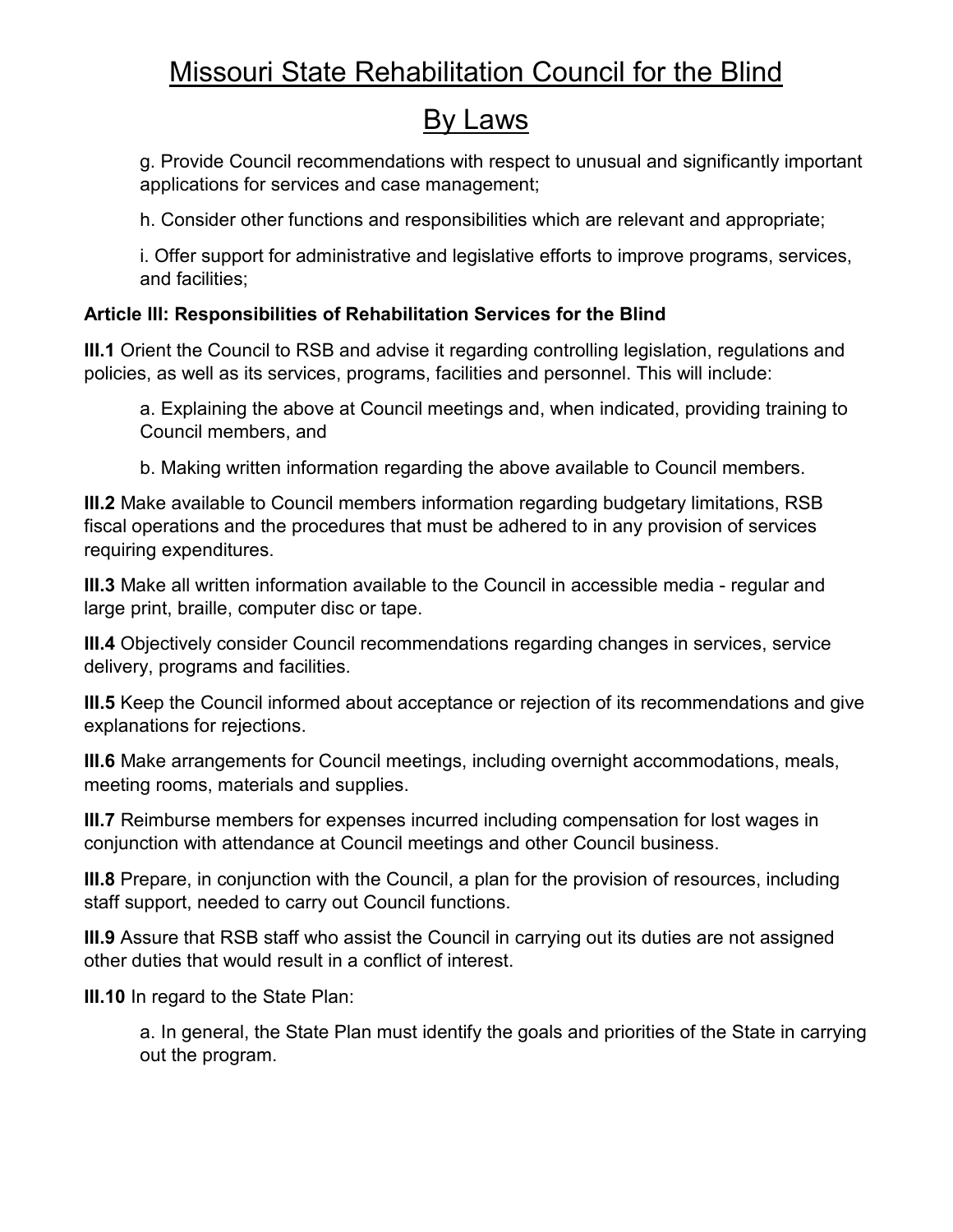## By Laws

b. The goals and priorities must be jointly developed, agreed to, reviewed annually, and, as necessary, revised by the Council and RSB per 361.29(c)(1)(2)

### **Article IV: Responsibilities of the Council and Its Members**

**IV.1** To review, analyze, and advise RSB regarding RSB's performance of responsibilities under Title I of the Act, relating especially to eligibility for Vocational Rehabilitation (VR) services; the extent, scope and effectiveness of VR services that RSB provides; and functions performed by State agencies that potentially affect the ability of blind individuals to achieve rehabilitation goals and objectives;

**IV.2** In partnership with RSB develop, agree to, and review State goals and priorities in accordance with 361.29(c). Evaluate the effectiveness of the vocational rehabilitation program and submit reports of progress to the Secretary in accordance with 361.29(e). Advise DFS and RSB regarding activities carried out under this part and assist in the preparation of the State plan and amendments to the plan, applications, reports, needs assessments, and evaluations required by this part.

**IV.3** To the extent feasible, conduct a review and analysis of the effectiveness of, and consumer satisfaction with, VR services and other functions performed by State agencies and other public and private entities responsible for performing functions for blind individuals;

**IV.4** To prepare and submit an annual report to the Governor, to the Commissioner of the Rehabilitation Services Administration of the U. S. Department of Education, and to the Director of FSD;

**IV.5** To coordinate with other councils within the State, including the Statewide Independent Living Council, the Advisory Panel established under the Individuals with Disabilities Education Act, the State Planning Council established in accordance with the Developmental Disabilities Assistance and Bill of Rights Act and the State mental health planning council established under the Public Health Service Act;

**IV.6** To advise the FSD and/or RSB and provide for coordination and the establishment of working relationships between the FSD and/or RSB and the Statewide Independent Living Council and Centers for Independent Living in Missouri;

**IV.7** To select a pool of individuals to serve as impartial hearing officers for VR applicants and recipients who wish to appeal a decision of RSB. Council members listed in Article V, S1. a-d are excluded from this selection process.

**IV.8** To perform such other functions, consistent with the purpose of Title I of the Act, as the Council determines to be appropriate, as long as they are comparable to the other functions performed by the Council;

**IV.9** In order to carry out the above responsibilities mandated by the Act, the Council will:

a. Become informed about RSB services, programs and fiscal policies and procedures.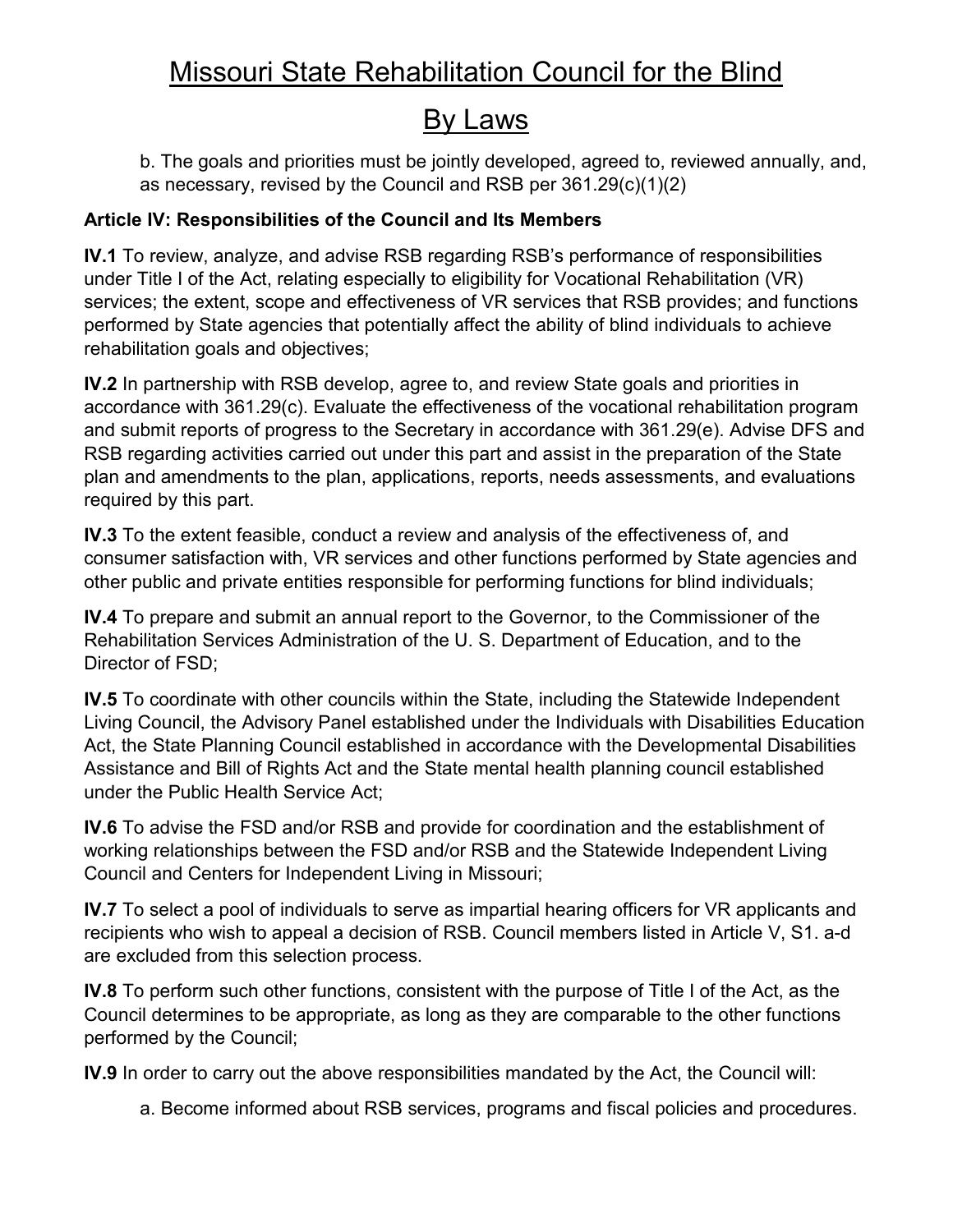### By Laws

b. Recognize that Council members represent the State's blind and visually impaired consumers. Recognize that the Council is not a forum for personal grievances.

c. Set meeting dates and establish the agenda for the meetings.

d. Elect an Executive Board.

e. Act as advocate(s) for RSB as well as for consumers in the maintenance of services, programs, and facilities.

f. Hold confidential and not disclose, directly or indirectly, any information pertaining to individual clients obtained in the course of Council activities.

### **Article V: Membership**

**V.1** The membership of the Council shall be composed of no more than twenty-one (21) individuals, appointed by the Governor, with the following representation mandated by the Act:

a. At least one representative of the Statewide Independent Living Council established in compliance with Title VII of the Act;

b. At least one representative of a parent training and information center established pursuant to the Individuals with Disabilities Education Act;

c. At least one representative of the Client Assistance Program;

d. At least one vocational rehabilitation counselor with knowledge of and experience with VR programs and who, if an RSB employee, shall serve as an ex-officio, nonvoting Council member;

e. At least one representative of community rehabilitation program service providers;

f. Four representatives of business, industry and labor;

g. Representatives of advocacy groups for blind individuals and parents, family members or other authorized representatives of blind individuals who are unable to represent, or have difficulty in representing, themselves; and

h. Current or former applicants for, or recipients of, VR services.

i. At least one representative of the State educational agency responsible for the public education of students with disabilities who are eligible to receive services under this part and part B of the Individuals with Disabilities Education Act.

j. At least one representative of the State workforce investment board.

k. The Deputy Director, FSD/RSB shall be an ex officio member of the Council. The Deputy Director shall not be a voting member of the Council.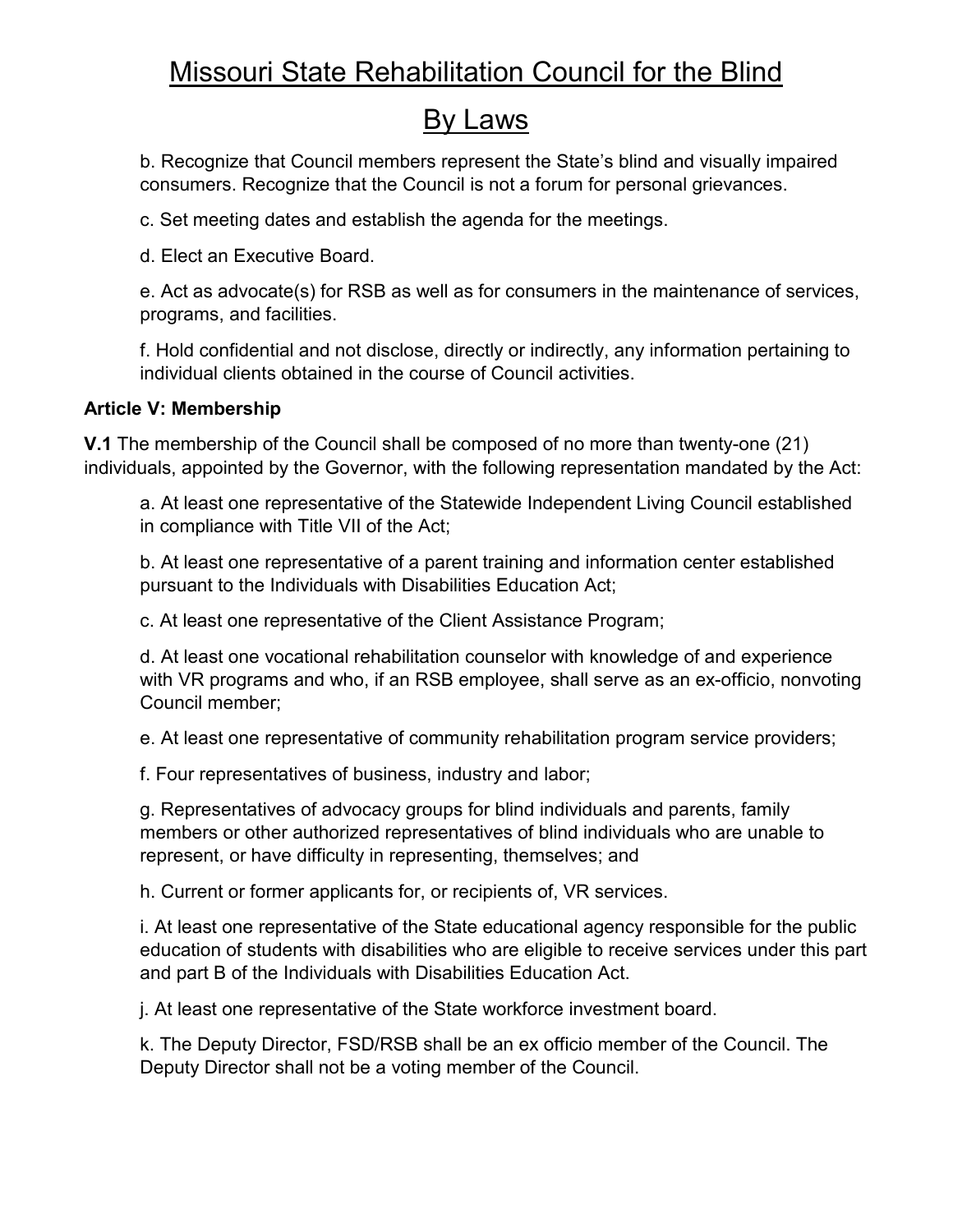## By Laws

**V.2** The Governor shall select Council members from recommendations of individuals and organizations interested in the rehabilitation of individuals who are blind.

a. A majority of the Council members shall be persons who meet RSB visual requirements for VR and who are not employed by RSB.

b. The membership of the Council shall include members of the major organizations of blind persons in Missouri.

c. All Council members shall be residents of the State of Missouri.

**V.3** The terms of all Council members shall begin on September 1.

**V.4** Council members shall serve terms of three (3) years provided, however, that of the members first appointed, seven (7) shall serve a term of three (3) years, seven (7) shall serve a term of two years and seven (7) shall serve a term of one (1) year. The allocation of such terms shall be on a random basis.

**V.5** No Council member may serve more than two (2) consecutive full terms.

**V.6** Any vacancy occurring in the Council membership shall be filled in the same manner as the original appointment. Recommendations for membership should be submitted to the Deputy Director, DFS/RSB no later than March 1 of the year in which the Governor is to make the appointment.

**V.7** A vacancy on the Council shall be deemed to have occurred when a member is physically or mentally incapacitated, is absent from two (2) consecutive meetings without good cause, or gives notice of resignation in writing to the Chairperson giving this information. The Chairperson shall convey this by letter to the Governor recommending that a vacancy be declared and requesting that a new appointment be made.

**V.8** A member shall be deemed to have demonstrated good cause for his or her absence from a meeting when he or she submits an acceptable explanation for such absence to the chairperson. The Council by affirmative vote shall be the arbiter should controversy arise.

### **Article VI: Officers**

**VI.1** The officers of the Council shall consist of a Chairperson, a Vice-Chairperson, and a Secretary-Treasurer.

**VI.2** The Chairperson. The duties of the Chairperson shall be to call all special meetings, send a notice of all regular or special meetings, preside at all Council meetings and sit as ex-officio member of all sub-committees appointed by him or her. The Chairperson shall have the power to create any and all sub-committees deemed necessary or appropriate by the Council.

**VI.3** The Vice-Chairperson shall have all the duties and powers of the Chairperson in the event of his/her absence or incapacity and other duties as assigned by the Chairperson.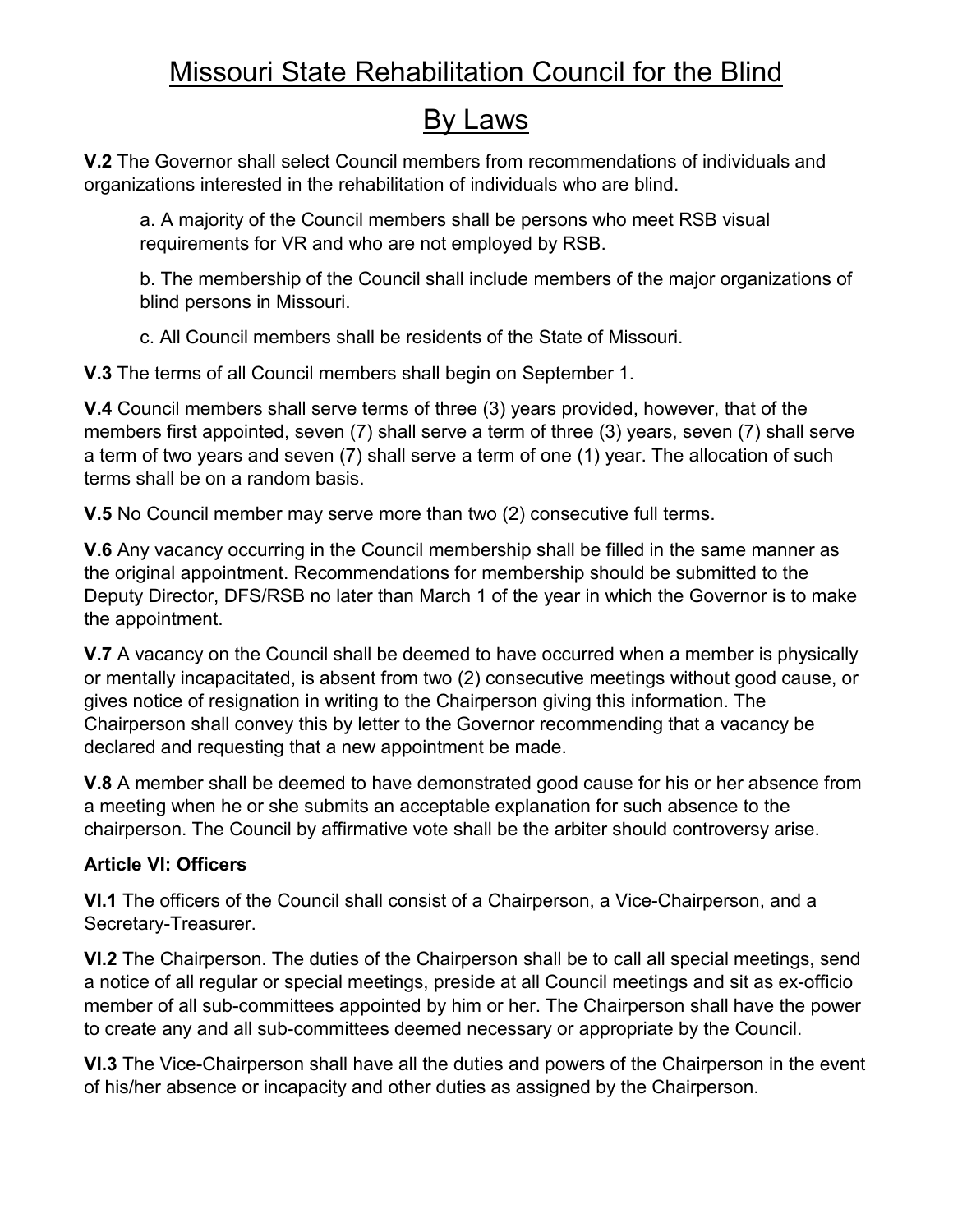## By Laws

**VI.4** The Secretary-Treasurer. The Secretary-Treasurer shall keep the books and records of the Council. He or she shall be responsible for the minutes of each Council meeting and the distribution of such minutes to the membership, shall be empowered to certify to all actions taken by the Council and shall monitor the handling of budgetary matters and financial action taken by the Council.

**VI.5** Except for the initial officers of the Council, who shall serve until August 31, 1994, each officer shall serve for a term of one (1) year.

**VI.6** Succession. An officer may be permitted to succeed himself or herself for more than one term.

**VI.7** Vacancies. If a vacancy occurs, f or any reason, in any office provided for herein, such vacancy shall be filled by electing a replacement at the next regular meeting of the Council.

### **Article VII: Executive Board**

**VII.1** The Council shall have an Executive Board composed of the Chairperson, Vice-Chairperson, Secretary-Treasurer, and two persons elected to the Executive Board from the membership of the Council.

**VII.2** The Executive Board shall have all the powers and responsibilities of the Council as a whole, except that the Executive Board may not hold elections, and that no actions taken by it shall be effective beyond the date of the next meeting of the Council as a whole after such action unless such an action is ratified by the affirmative vote of a majority of the members eligible to vote at such a Council meeting.

**VII.3** The two (2) members of the Executive Board who are not also officers as defined in Article VI hereof shall be elected on the same day as the officers, serve for a term co-extensive with such officers, and be replaced in the event of a vacancy in the same manner. A person, however, may serve for an unlimited number of years on the Executive Board, provided that he or she may not serve in the same capacity on the Board for more than two (2) terms.

### **Article VIII: Elections**

**VIII.1** Except for the initial officers and members of the Executive Board, an election for the officers and members of the Executive Board shall be held at the May meeting of the Council, these persons assuming their duties on September 1 following.

**VIII.2** The elections shall be held in the following order: Chairperson, Vice-Chairperson, Secretary-Treasurer, first Executive Board Member, and second Executive Board Member. All nominations shall be done from the floor. After the nominations for a particular office have been completed, each nominee shall give a brief statement concerning his or her qualifications. Voting for each office may be by secret ballot, if requested by any council member. The nominee who receives a plurality of the votes cast shall be deemed to have been elected. If no one receives a plurality, there shall be another ballot between the two (2)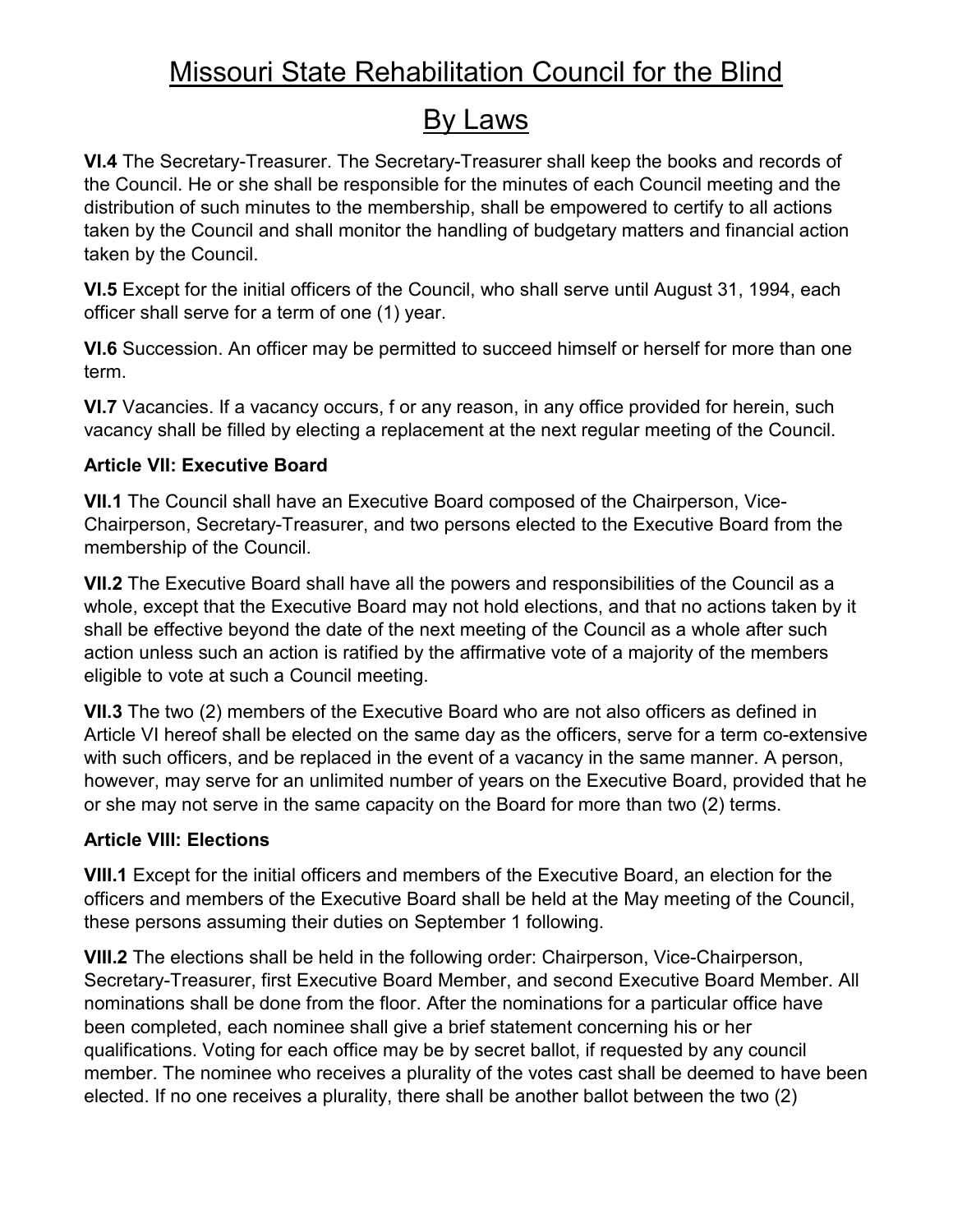## By Laws

candidates receiving the most votes. If, in the second balloting, there is a tie, the winner shall be determined by the flip of a coin. If there is only one (1) nominee for any particular office such member shall be elected by acclamation.

**VIII.3** The new officers and Executive Board members shall assist and consult with the retiring officers during the months of June, July and August to ensure a smooth transition of Council leadership. All decisions and official Executive Board actions, however, shall be those of the current year's leaders until their terms end on August 31.

### **Article IX: Meetings**

**IX.1** The Council must convene at least four meetings a year in locations determined by the Council to be necessary to conduct Council business. The Council must conduct forums or hearings, as appropriate.

**IX.2** Special meetings may be called by the Chairperson upon written request of any seven members of the Council, or after consulting with the Deputy Director of FSD/RSB.

**IX.3** Notice of all regular and special meetings shall be mailed by the Chairperson not less than twenty-one (21) days before the date of the noted meeting. Notice of special meetings shall be provided at the earliest date possible. The notice shall state the time, date and place of the meeting as well as an agenda of items to be considered at such meeting.

**IX.4** No business of the Council shall take place without a quorum present. A quorum shall be constituted by the presence of a majority of the currently occupied seats on the Council.

**IX.5** All meetings shall be called to order by the Chairperson, or, in his or her absence, by the Vice-Chairperson, who shall then preside. Except when inconsistent with the provisions hereof and controlling legislation, regulations and policies governing FSD/RSB, all meetings shall be governed in accordance with the rules set forth in "Robert's Rules of order, newly revised".

**IX.6** Except when explicitly provided to the contrary herein, all voting shall be by voice vote.

**IX.7** Those eligible to vote shall be the duly appointed members of the Council present. No proxies shall be permitted.

**IX.8** All meetings of the Council shall be open unless matters of a confidential nature relating to staff or clients are discussed, as defined by the Sunshine Law. When matters regarding clients or staff are discussed a written release must first be obtained from the affected individual.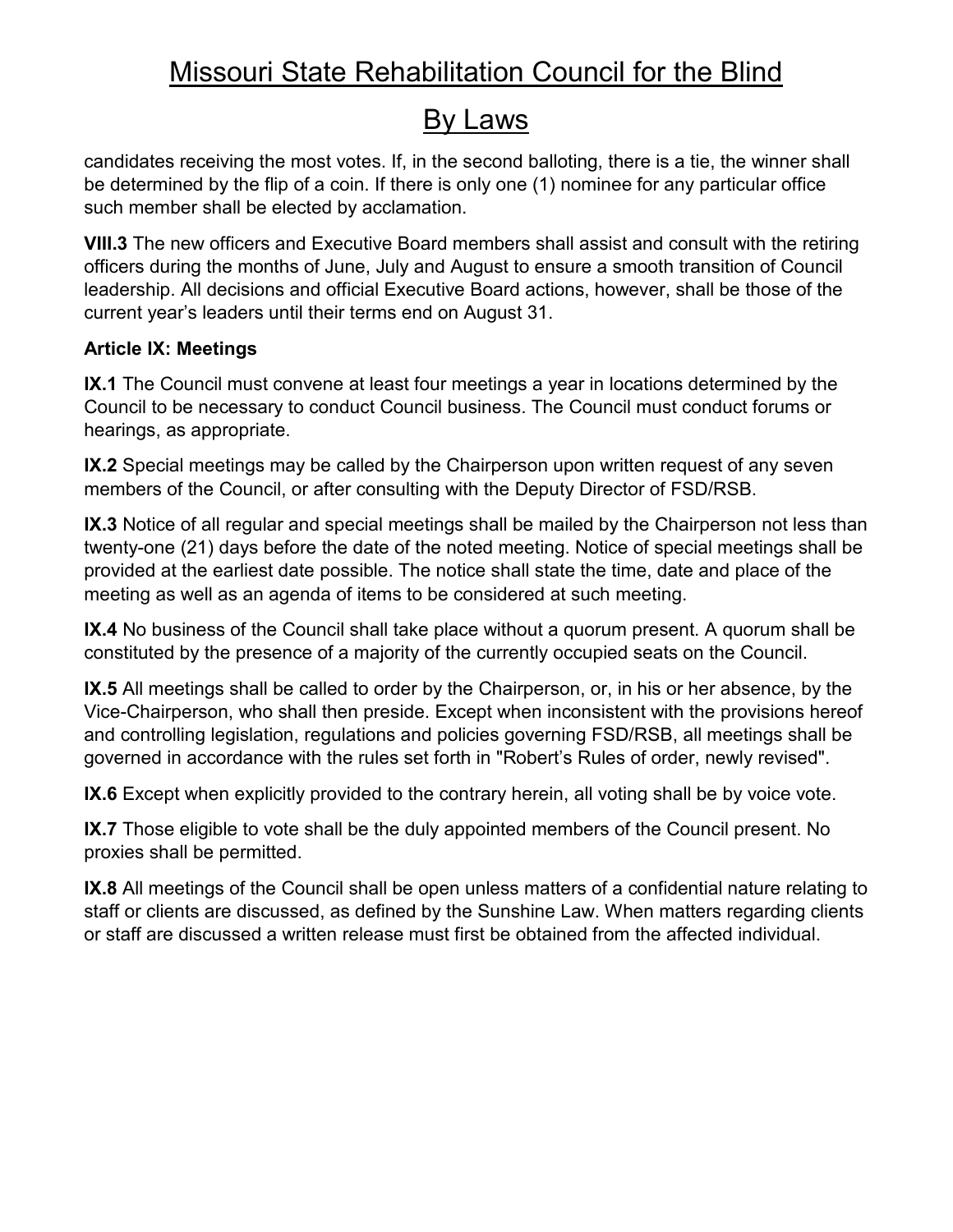## By Laws

### **Article X: Committees**

**X.1** The Council shall appoint standing committees to review, analyze and recommend to the full membership of the Council those matters within their area of concentration. The Council Chairperson will appoint a chairperson, vice-chairperson and members for each of the committees listed below. The committees appointed will serve in the following areas:

a. Planning Committee: Responsible for reviewing, analyzing and recommending to the Council on RSB State and Strategic Plans, as well as any planning process undertaken by the Council either separately or in conjunction with RSB or other State agencies.

b. Evaluation Committee: Responsible for reviewing, analyzing and recommending to the Council those matters pertaining to:

- 1. Efforts to determine the extent, scope and effectiveness of services
- 2. Consumer satisfaction with services
- 3. Ongoing statewide studies of rehabilitation needs

4. Satisfaction with/effectiveness of functions that other agencies provide for RSB consumers

5. The Council Annual Report

c. Program/Policy Committee: Responsible for reviewing, analyzing and recommending to the Council those matters pertaining to:

- 1. RSB staffing needs
- 2. Eligibility for RSB services
- 3. Applications for service
- 4. Changes to RSB policy, rule or process

d. Governmental Affairs Committee: Responsible for reviewing, analyzing and recommending to the Council those matters pertaining to:

- 1. Legislation proposed/pending in the Missouri Legislature
- 2. Legislation proposed/pending in the U.S. Congress
- 3. Development of legislative materials/positions

**X.2** The Council Chairperson shall select ad-hoc committee members so as to form a wellbalanced group of persons with differing philosophies. The ad-hoc committee chairperson shall seek assistance, as needed, from non-voting consultants with expertise in areas under ad-hoc committee consideration. These consultants may be both blind consumers/professionals and knowledgeable persons from the community-at-large. The final draft of the ad-hoc committee's